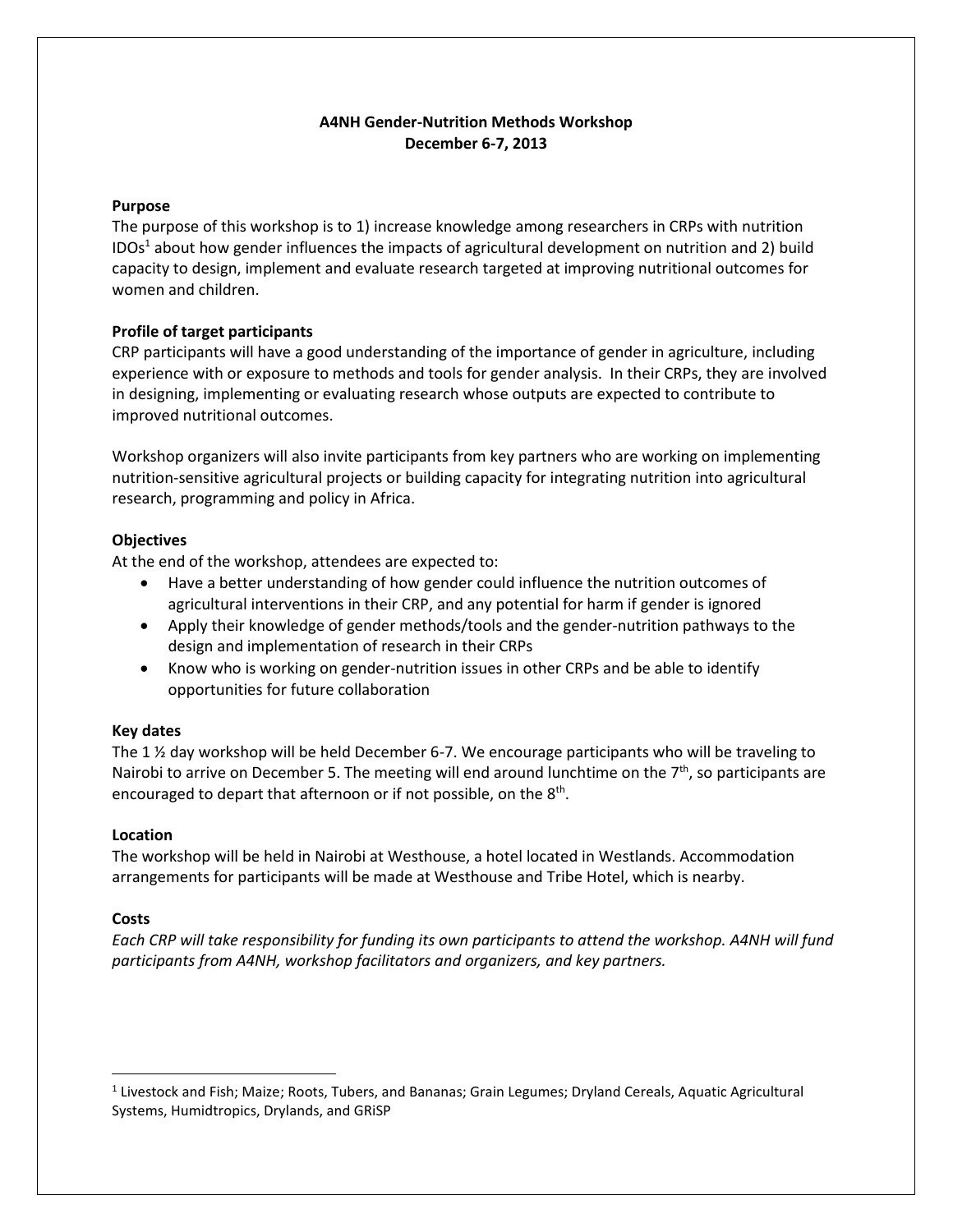## **Agenda A4NH Gender-Nutrition Methods Workshop December 6-7, 2013 Nairobi, Kenya Facilitator:** *Sue Canney Davison*

| Day 1            | Friday, December 6                                                                         |
|------------------|--------------------------------------------------------------------------------------------|
| <b>Session 1</b> | Welcome, introductions and workshop overview                                               |
| 9:00-9:30        | John McDermott and Hazel Malapit                                                           |
| <b>Session 2</b> | Gender and nutrition in the CGIAR results framework                                        |
| 9:30-10:00       | Nancy Johnson                                                                              |
| 10:00-10:30      | Coffee Break                                                                               |
| <b>Session 3</b> | Agriculture-nutrition pathways and the importance of gender: How can better                |
| 10:30-11:10      | attention to gender improve nutritional outcomes of agricultural research and              |
|                  | development?                                                                               |
|                  | <b>Jody Harris</b>                                                                         |
| <b>Session 4</b> | Discussion: How do the pathways help to frame research questions in the CRPs?              |
| 11:10-11:30      | <b>Facilitated by Sue Canney Davison</b>                                                   |
| <b>Session 5</b> | Addressing women and children's nutrition: Why do we focus on women and children           |
| 11:30-12:30      | and how can we measure nutritional status and diet quality?                                |
|                  | Jody Harris and Gina Kennedy                                                               |
| 12:30-1:30       | Lunch                                                                                      |
| Session 6        | Breakout sessions to discuss measures and determinants of diet quality and their           |
| 1:30-2:30        | implications for CRP research and monitoring and evaluation. Session will close with a     |
|                  | plenary to raise and discuss key issues and questions that emerge from groups.             |
|                  | Jody Harris, Gina Kennedy, and Douglas Steinberg                                           |
| <b>Session 7</b> | Tools and methods for integrating gender into nutrition-sensitive agricultural research    |
| 2:30-4:00        | (Part 1). This session will demonstrate how some specific gender analysis methods and      |
|                  | tools can be used to analyze gender issues in different agricultural-nutrition pathways    |
|                  | and at different stages of the project cycle (design, implementation, evaluation).         |
|                  | Sex-disaggregated data collection and selecting samples to facilitate linking<br>$\bullet$ |
|                  | qualitative, quantitative, social science, and nutrition data - Agnes Quisumbing           |
|                  | Group interviews and FGDs - Deborah Rubin<br>$\bullet$                                     |
|                  | Assets and control over income survey modules-Agnes Quisumbing<br>$\bullet$                |
|                  | Vignettes - Ruth Meinzen-Dick                                                              |
| 4:00-4:30        | <b>Coffee Break</b>                                                                        |
| <b>Session 8</b> | Breakout Sessions on the tools presented and how they could be applied to ongoing or       |
| $4:30 - 5:30$    | planned work in CRPs                                                                       |
| <b>Session 9</b> | Wrap-up of Day 1                                                                           |
| $5:30 - 5:45$    | <b>Sue Canney Davison</b>                                                                  |
| $6:00 - 8:00$    | Cocktail reception at lobby of Westhouse Hotel                                             |